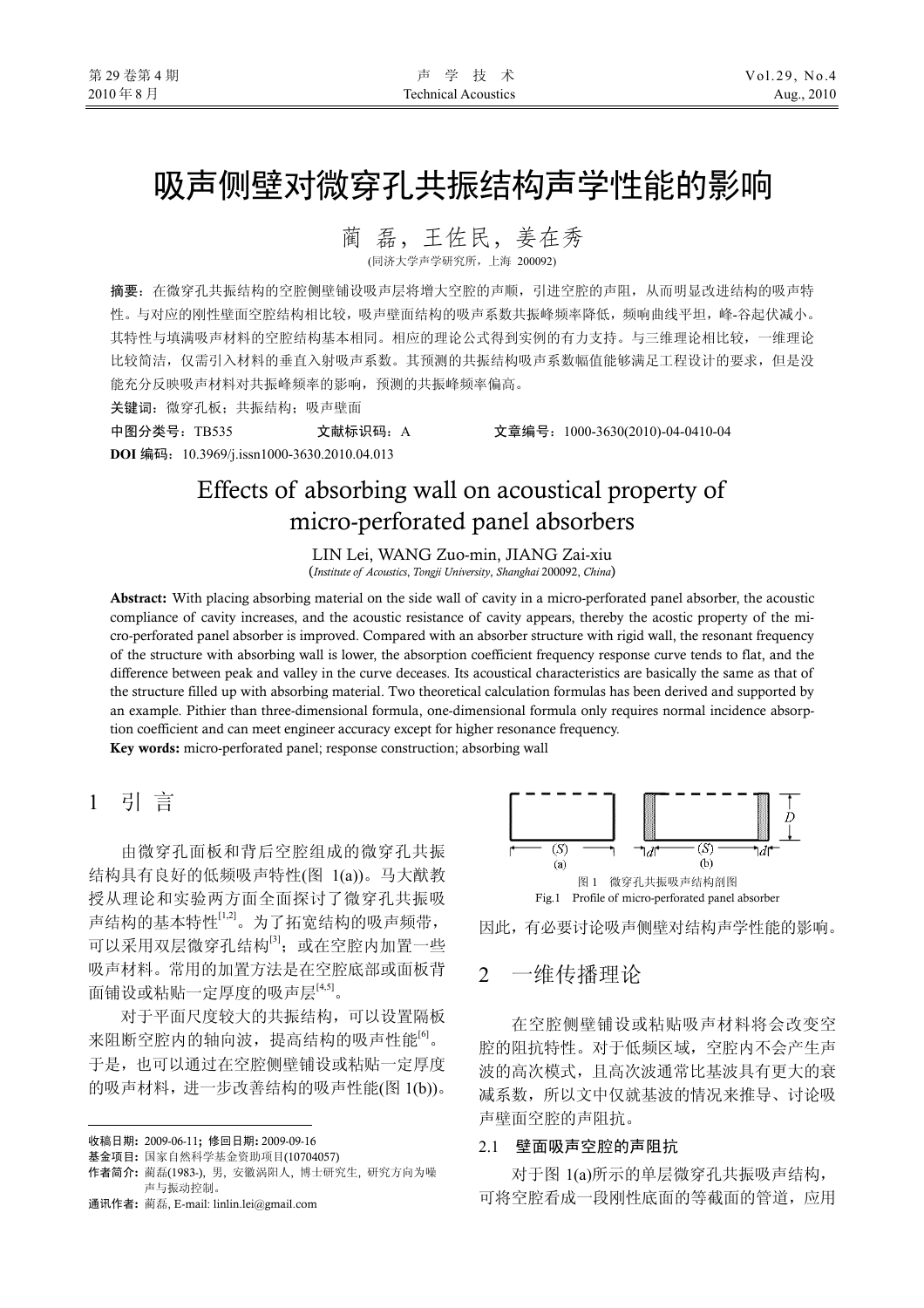平面波的反射理论,可以导得截面面积为 *S*、深度 为 *D* 的单个空腔的声阻抗 *Za*:

$$
Z_a = \frac{\rho_0 c_0}{S} \coth\left(\frac{j\omega D}{c_0}\right) \tag{1}
$$

其中,*ω* 为入射平面声波的角频率,*ρ*<sup>0</sup> 为空气 密度,*c*<sup>0</sup> 为空气声速。

当空腔深度 *D* 远小于声波波长 *λ* 时,近似可得:

$$
Z_a = \frac{1}{j\omega C_a} + j\omega m_a
$$
  
其中, 
$$
C_a = \frac{SD}{\rho_0 c_0^2} \text{ } \frac{S}{N} \text{ } \frac{PS}{N} \text{ } \frac{S}{N} \text{ } \frac{S}{N} \text{ } \frac{S}{N} \text{ } \frac{S}{N} \text{ } \frac{S}{N} \text{ } \frac{S}{N} \text{ } \frac{S}{N} \text{ } \frac{S}{N} \text{ } \frac{S}{N} \text{ } \frac{S}{N} \text{ } \frac{S}{N} \text{ } \frac{S}{N} \text{ } \frac{S}{N} \text{ } \frac{S}{N} \text{ } \frac{S}{N} \text{ } \frac{S}{N} \text{ } \frac{S}{N} \text{ } \frac{S}{N} \text{ } \frac{S}{N} \text{ } \frac{S}{N} \text{ } \frac{S}{N} \text{ } \frac{S}{N} \text{ } \frac{S}{N} \text{ } \frac{S}{N} \text{ } \frac{S}{N} \text{ } \frac{S}{N} \text{ } \frac{S}{N} \text{ } \frac{S}{N} \text{ } \frac{S}{N} \text{ } \frac{S}{N} \text{ } \frac{S}{N} \text{ } \frac{S}{N} \text{ } \frac{S}{N} \text{ } \frac{S}{N} \text{ } \frac{S}{N} \text{ } \frac{S}{N} \text{ } \frac{S}{N} \text{ } \frac{S}{N} \text{ } \frac{S}{N} \text{ } \frac{S}{N} \text{ } \frac{S}{N} \text{ } \frac{S}{N} \text{ } \frac{S}{N} \text{ } \frac{S}{N} \text{ } \frac{S}{N} \text{ } \frac{S}{N} \text{ } \frac{S}{N} \text{ } \frac{S}{N} \text{ } \frac{S}{N} \text{ } \frac{S}{N} \text{ } \frac{S}{N} \text{ } \frac{S}{N} \text{ } \frac{S}{N} \text{ } \frac{S}{N} \text{ } \frac{S}{N} \text{ } \frac{S}{N} \text{ } \frac{S}{N
$$

空腔具有的声质量。

对于侧壁吸声空腔(图 1(b)),声波在传播过程 中会产生衰减,等截面管道内的入射声波 *pi* 和反射 声波 *pr* 分别为:

$$
p_i = p_0 \exp(j\omega t - jkz - \beta z) =
$$
  
\n
$$
p_0 \exp[j\omega t - j(k - j\beta)z]
$$
 (2)

$$
p_r = p_0 \exp[j\omega t + jk(z-2D) + \beta(z-2D)] =
$$
  
\n
$$
p_0 \exp[j\omega t + j(k-j\beta)(z-2D)]
$$
\n(3)

其中, 波矢  $k = \omega/c_0$ ,  $\beta$  为声压衰减系数。

进而,参照式(1)的推导过程得到单个吸声侧壁 空腔的声阻抗 *ZD*为:

$$
Z_D = \frac{\rho_0 c_0}{S(1-j\gamma)} \coth\left[\frac{j\omega(1-j\gamma)D}{c_0}\right]
$$
  

$$
\gamma = \frac{\beta \lambda}{2\pi}
$$
 (4)

其中,*λ* 为声波波长。

为了更清楚地表述吸声壁面的影响,将式(4) 近似展开,近似条件为低频声波和小衰减系数。

$$
Z_D \approx \frac{\rho_0 c_0^2}{j\omega SD} + \frac{j\omega \rho_0 D}{3S} + \frac{2\gamma \rho_0 c_0^2}{\omega SD} + \frac{j\gamma^2 \rho_0 c_0^2}{\omega SD}
$$
(5)

式(5)右边第1项是空腔的原有声顺;第2项是 空腔的原有声质量;第 3 项是吸声壁面结构引进的 声阳,其将改变结构的共振吸声峰值,拓宽结构吸 声频响的宽度;第 4 项表示空腔声顺的增加或相当 于空腔声质量的增加,其将使结构的共振频率(频谱 特性)向低频方向偏移。第 3、4 项反映了吸声壁面 对结构声学性能的两方面影响。

### 2.2 参量 *γ* 的计算

在上面推导中引入声压衰减系数 *β* 和导出参量 *γ*,即在声波传播过程中声压幅值以指数(−*βz*)衰减。 然而通常用来表征吸声材料的参量是吸声系数,因 此需要得出声压衰减系数 *β*(或参量 *γ*)与材料吸声系 数间的换算关系。

存在声压衰减时,平面声波传播的数学表述为:  $p = p_0 \exp(-\beta z)$ 

对应的声强传播表述为: ( ) <sup>0</sup> *I* = − *I z* exp 2β 与文献[7]中的声强传播表述 [ ] <sup>0</sup> exp ( / ) *<sup>s</sup> I* = − *I gF S z* 相对比,可以得到: / 2 *<sup>s</sup> gF S* = β 对于常用的吸声材料[7]: 1 1 1 1 *<sup>s</sup> a g a* <sup>−</sup> <sup>−</sup> <sup>=</sup> <sup>+</sup> <sup>−</sup>

其中,*α* 为材料垂直入射吸声系数。于是可以 得到:

$$
\beta = \frac{F}{2S} \frac{1-\sqrt{1-a}}{1+\sqrt{1-a}}
$$
  

$$
\gamma = \frac{F\lambda}{4\pi S} \frac{1-\sqrt{1-a}}{1+\sqrt{1-a}}
$$
 (6)

其中,*S* 为单个空腔的截面积,*F* 为空腔侧壁 放置的吸声材料周长。

### 3 三维传播理论

### 3.1 非刚性壁面空腔的声阻抗

对于非刚性壁面的平直管道(见图 2),声波传播 的表达形式不仅与管轴 *z* 方向的坐标有关,而且也 与管道截面坐标有关,即可表示为:

$$
p(s, z, t) = A(s) \exp(j\omega t - jk_z z)
$$
 (7)

其中,*s* 表示管道的截面坐标,对矩形管道是 *x*、  $\nu$  坐标, 对圆管道是  $r$ 、 $\varrho$  坐标;  $k$ , 是声波在传播方 向的波矢。

采用相同的推导过程,对于截面积 *S*、深度 *D*、 底面刚性的空腔,可以导得空腔的声阻抗为:



### 3.2 波矢 *kz*

声波在平直管道内传播时的波矢*kz*与管道的截 面形状和壁面声阻抗密切相关。这里仅讨论矩形截 面和圆形截面两种情况。

(1) 矩形截面

对非刚性壁面管道,假定两个相对壁面的吸声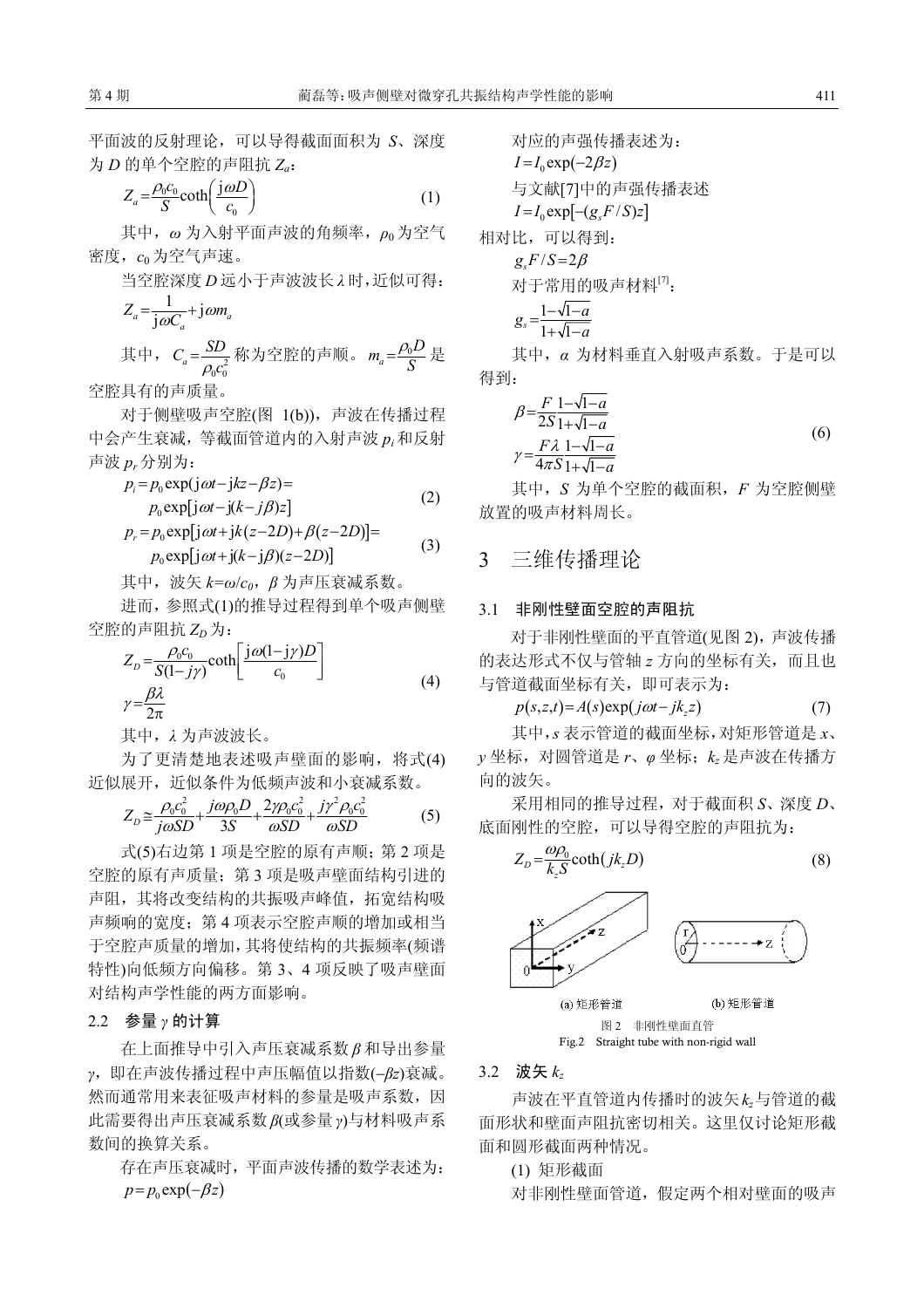材料相同,坐标原点在 *x-y* 平面中心(图 2(a)),声波 沿管道 *z* 轴正方向传播的形式为[6]:

$$
p(t, x, y, z) = A\cos\frac{2\pi g_x x}{l_x}\cos\frac{2\pi g_y y}{l_y} e^{j(\omega t - k_z z)}
$$
  

$$
k_z^2 = \left(\frac{\omega}{c_0}\right)^2 - \left(\frac{2\pi g_x}{l_x}\right)^2 - \left(\frac{2\pi g_y}{l_y}\right)^2
$$
 (9)

其中,  $l_x$ 为矩形截面  $x$  方向的长度,  $l_y$ 为矩形截 面 *y* 方向的长度。

由式(9)和 *x*、*y* 方向的运动方程

$$
\rho_0 \frac{\partial v_x}{\partial t} = -\frac{\partial p}{\partial x}, \ \rho_0 \frac{\partial v_y}{\partial t} = -\frac{\partial p}{\partial y}
$$

可以得到 *gx* 和 *gy* 与壁面吸声材料声阻抗率的 关系为:

$$
z_{ss} = \frac{j\omega \rho_0 l_x}{2\pi g_x} \cot(\pi g_x), \ z_{sy} = \frac{j\omega \rho_0 l_y}{2\pi g_y} \cot(\pi g_y) \quad (10)
$$

其中,*zsx*为法向为 *x* 方向的壁面声阻抗率;*zsy* 为法向为 *y* 方向的壁面声阻抗率。

(2) 圆形截面

对于半径为 *b*、声场轴对称分布的非刚性壁面 圆形管道(图 2b),沿管道 *z* 轴正方向传播的声波形 式为:

$$
p(r,z) = AJ_0 \left(\frac{\pi qr}{b}\right) \exp(j\omega t - jk_z z)
$$
  
\n
$$
k_z^2 = \left(\frac{\omega}{c_0}\right)^2 - \left(\frac{\pi q}{b}\right)^2
$$
\n(11)

采用与矩形管道部分相同的推导过程,可得:  $(\pi q)$  $\frac{\mu_0 \nu}{q} \frac{\sigma_0(\mu q)}{J_1(\pi q)}$  $z_{sr} = \frac{j\omega\rho_0 b}{\pi q} \frac{J_0(\pi q)}{J_1(\pi q)}$  (12)

其中,*zsr* 为圆形管道壁面的法向声阻抗率。

对应确定的材料声阻抗率,式(10)和(12)可以有 无数多个解,分别对应沿管道传播的各个简正波模 态。从声学基本理论可知,其中只有 *kz*>0 的简正波 才能在管道内传播。在所有能传播的简正波中,有 一种简正波最接近平面波,称为基波。由于微穿孔 共振结构大多应用在低频频段,因此一般只需关注 空腔的基波波矢。确定波矢 *kz* 后,就可由式(8)得到 非刚性壁面的空腔声阻抗。

### 4 实 例

为了验证理论分析的正确性,使用 B.&.K.4206 双传声器阻抗测量管分别测量具有刚性空腔壁面 和吸声空腔壁面的两种微穿孔共振结构的垂直入 射吸声系数的频率响应[8]。两种结构具有相同的穿 孔面板、相同截面和相同深度的空腔、空腔底面刚 性。面板厚度为 2.5mm、小孔孔径为 0.2mm、穿孔 率为 10%, 空腔直径为 100mm、空腔深度为 172.5mm,吸声壁面的材料厚度为 30mm。

图 3 是两种结构的垂直入射吸声系数频响曲线 的实验值。图 4 中三条曲线分别对应于:(1) 吸声 壁面空腔共振结构的实测曲线,(2) 由公式(4)计算 得到的吸声壁面空腔结构的一维理论曲线,(3) 由公 式(12)计算的吸声壁面空腔结构的三维理论曲线。









下面对实例中的吸声系数频响曲线进行一些 初步讨论。

比较刚性壁面空腔结构的频响曲线和吸声壁 面空腔结构的实测曲线,可以看到,铺设吸声材料 将明显改进结构的吸声特性。结构吸声系数的共振 峰频率从刚性壁面空腔结构的500Hz降低到吸声壁 面空腔结构的 125Hz, 低移 2 个倍频程; 且频响曲 线整体趋于平坦,峰-谷起伏减小。这种频响特性与 空腔内填满吸声材料时的频响特性基本相同。

对于吸声壁面空腔结构,理论曲线和实测曲线 两者基本吻合,表明本文讨论的计算公式完全可以 应用于工程设计。与三维理论相比较,一维理论在 结构吸声系数的幅值计算方面能够满足工程设计